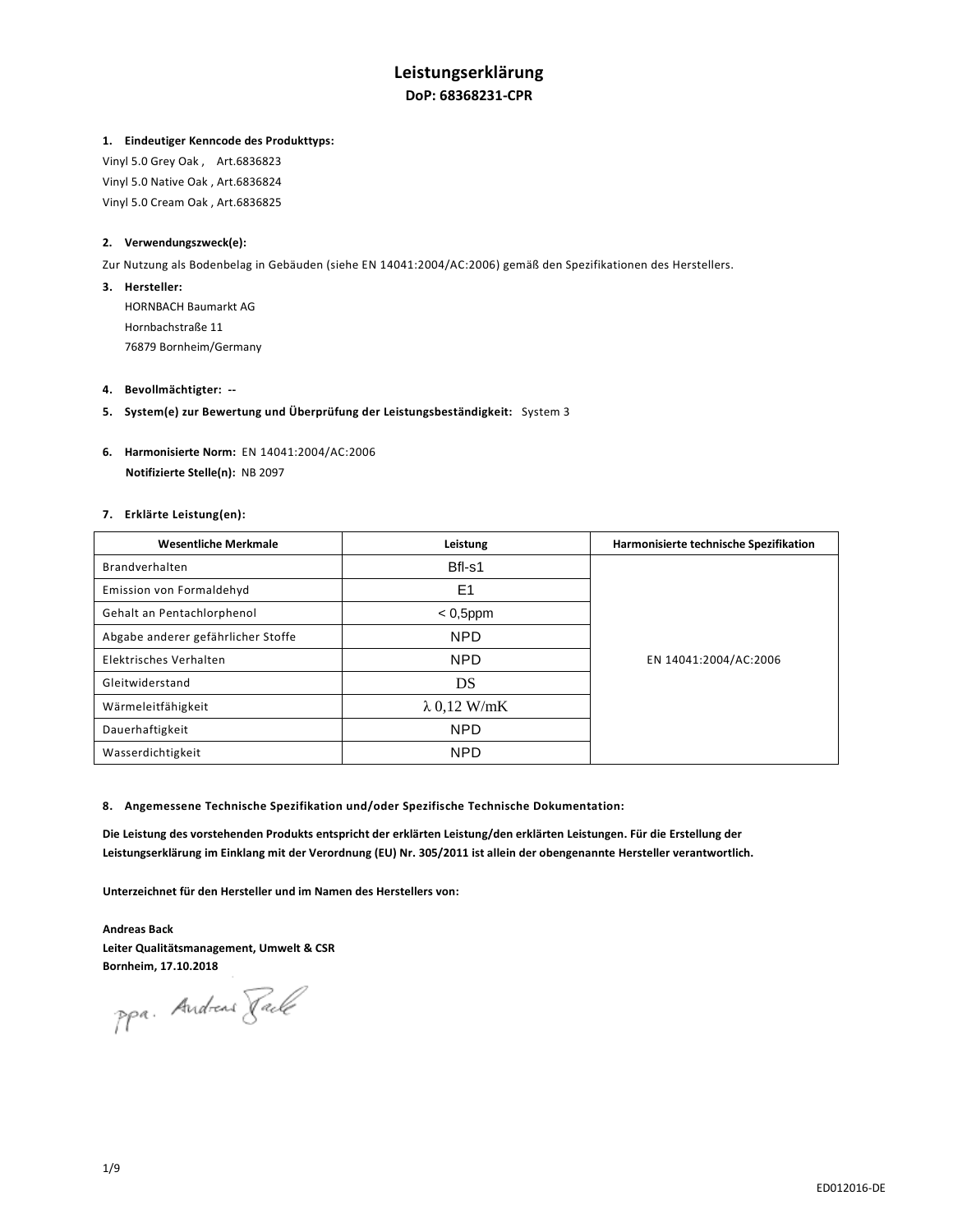# **Declaration of Performance DoP: 68368231-CPR**

### **1. Unique identification code of the product-type:**

Vinyl 5.0 Grey Oak , Art.6836823 Vinyl 5.0 Native Oak , Art.6836824 Vinyl 5.0 Cream Oak , Art.6836825

## **2. Intended use/es:**

For use as floor covering in buildings (see EN 14041:2004/AC:2006) according to the manufacturer's specifications.

#### **3. Manufacturer:**

HORNBACH Baumarkt AG Hornbachstraße 11 76879 Bornheim/Germany

#### **4. Authorised representative: -**

- **5.** System/s of AVCP: System 3
- **6. Harmonised standard:** EN 14041:2004/AC:2006  **Notified body/ies:** NB 2097

## **7. Declared performance/s:**

| <b>Essential characteristics</b>         | Performance         | Harmonised technical specification |
|------------------------------------------|---------------------|------------------------------------|
| Reaction to fire                         | Bfl-s1              |                                    |
| Formaldehyd Emissions                    | E <sub>1</sub>      |                                    |
| Content of Pentachlorophenol             | $< 0,5$ ppm         | EN 14041:2004/AC:2006              |
| Release of additional harmful substances | <b>NPD</b>          |                                    |
| <b>Electrical behavior</b>               | <b>NPD</b>          |                                    |
| Slip resistance                          | DS                  |                                    |
| Thermal conductivity [W/mK]              | $\lambda$ 0,12 W/mK |                                    |
| Durability                               | <b>NPD</b>          |                                    |
| Water-tightness                          | <b>NPD</b>          |                                    |

**8. Appropriate Technical Documentation and/or Specific Technical Documentation:** 

**The performance of the product identified above is in conformity with the set of declared performance/s. This declaration of performance is issued, in accordance with Regulation (EU) No 305/2011, under the sole responsibility of the manufacturer identified above.** 

**Signed for and on behalf of the manufacturer by:** 

**Andreas Back Head of Quality Assurance, Environmental Issues & CSR Bornheim, 17.10.2018** 

ppa. Andreas Rack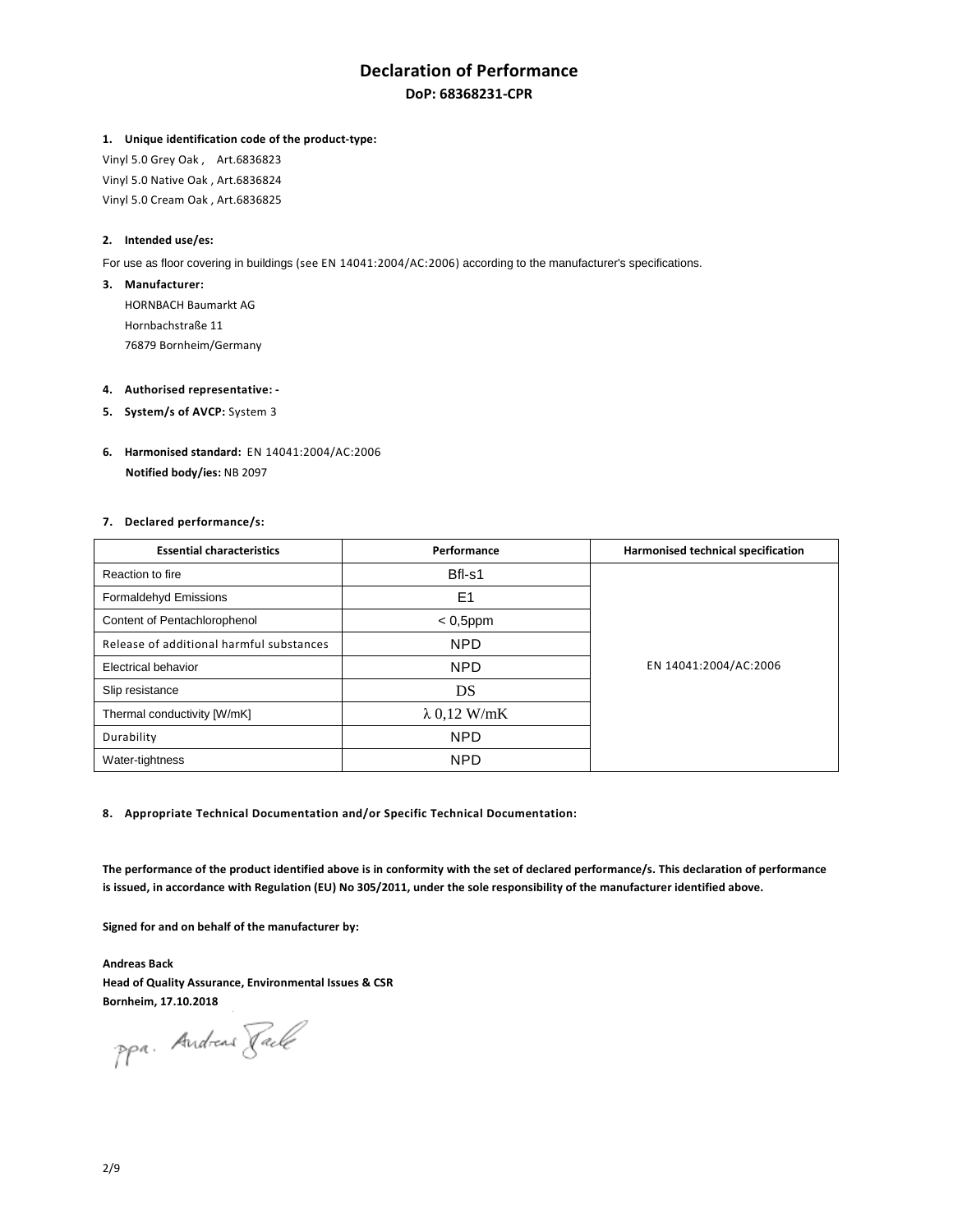## **Déclaration des Performances DoP: 68368231-CPR**

#### **1. Code d'identification unique du produit type :**

Vinyl 5.0 Grey Oak , Art.6836823 Vinyl 5.0 Native Oak , Art.6836824 Vinyl 5.0 Cream Oak , Art.6836825

## **2. Usage(s) prévu(s) :**

Pour une utilisation comme revêtement de sol dans les bâtiments (voir EN 14041:2004/AC:2006) selon les spécifications du fabricant.

**3. Fabricant :** 

HORNBACH Baumarkt AG Hornbachstraße 11 76879 Bornheim/Germany

- **4. Mandataire :**
- **5. Système(s) d'évaluation et de vérification de la constance des performances :** Système 3
- **6. Norme harmonisée :** EN 14041:2004/AC:2006  **Organisme(s) notifié(s) :** NB 2097

### **7. Performance(s) déclarées :**

| Caractéristiques essentielles               | Performance         | Spécifications techniques harmonisées |
|---------------------------------------------|---------------------|---------------------------------------|
| Réaction au feu                             | Bfl-s1              | EN 14041:2004/AC:2006                 |
| Émissions de formaldéhyde                   | E <sub>1</sub>      |                                       |
| Teneur en pentachlorophénol                 | $< 0,5$ ppm         |                                       |
| Emission d'autres substances<br>dangereuses | <b>NPD</b>          |                                       |
| Comportement électrique                     | <b>NPD</b>          |                                       |
| Résistance au glissement                    | DS                  |                                       |
| Conductivité thermique [W/mK]               | $\lambda$ 0,12 W/mK |                                       |
| Durabilité                                  | <b>NPD</b>          |                                       |
| Étanchéité                                  | <b>NPD</b>          |                                       |

**8. Documentation technique appropriée et/ou documentation technique spécifique :** 

**Les performances du produit identifié ci-dessus sont conformes aux performances déclarées. Conformément au règlement (UE) n o 305/2011, la présente déclaration des performances est établie sous la seule responsabilité du fabricant mentionné ci-dessus.** 

**Signé pour le fabricant et en son nom par :** 

**Andreas Back Directeur Management de la qualité & CSR Bornheim, 17.10.2018** 

ppa. Andreas Faile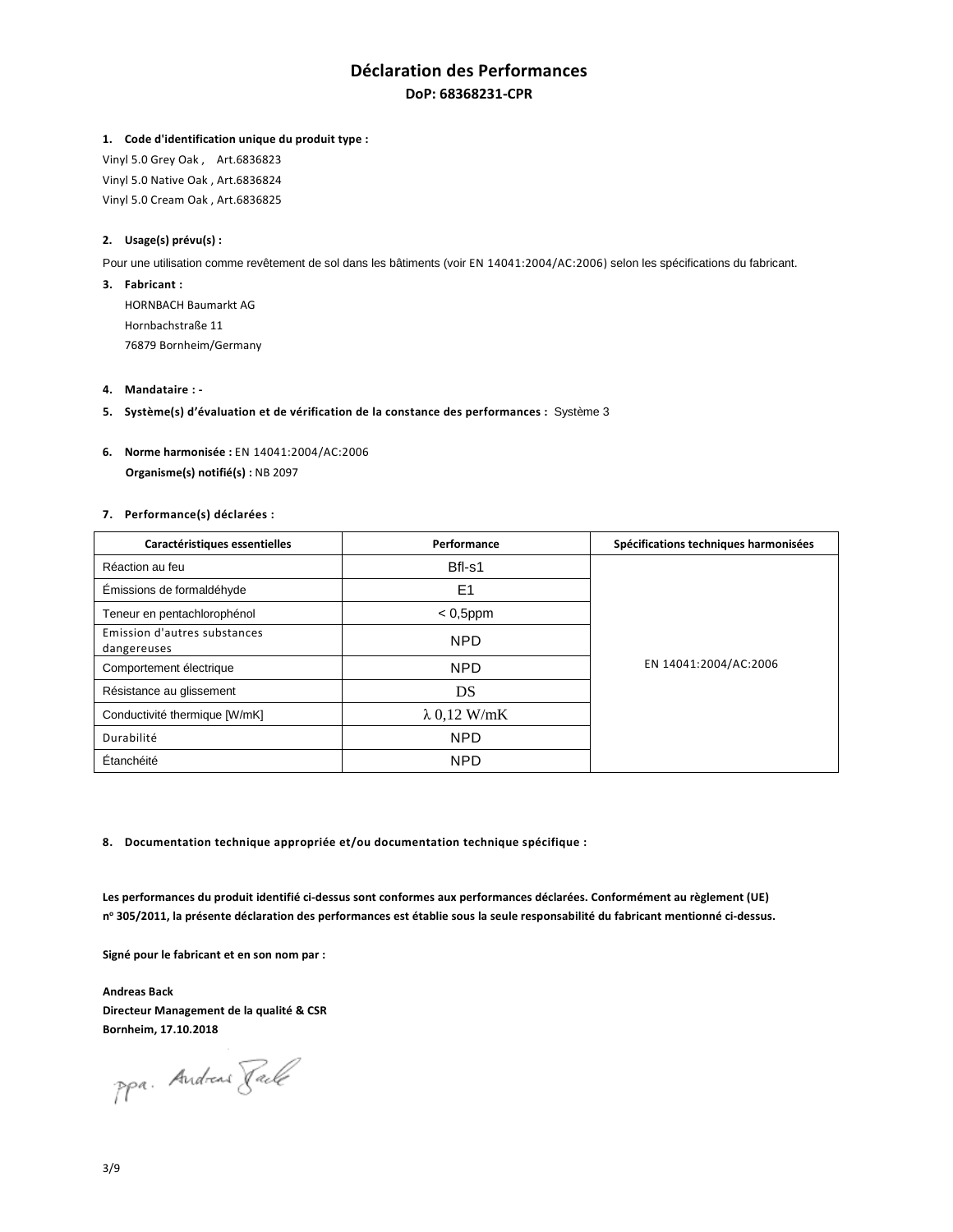# **Dichiarazione di Prestazione DoP: 68368231-CPR**

## **1. Codice di identificazione unico del prodotto-tipo:**

Vinyl 5.0 Grey Oak , Art.6836823 Vinyl 5.0 Native Oak , Art.6836824 Vinyl 5.0 Cream Oak , Art.6836825

## **2. Usi previsti:**

Per l'uso come pavimentazione in edifici (vedi EN 14041:2004/AC:2006) secondo le specifiche del produttore.

## **3. Fabbricante:**

HORNBACH Baumarkt AG Hornbachstraße 11 76879 Bornheim/Germany

## **4. Mandatario: -**

- **5. Sistemi di VVCP:** Sistema 3
- **6. Norma armonizzata:** EN 14041:2004/AC:2006  **Organismi notificati:** NB 2097

## **7. Prestazioni dichiarate:**

| Caratteristiche essenziali                  | Prestazioni         | Specifiche tecniche armonizzate |
|---------------------------------------------|---------------------|---------------------------------|
| Comportamento al fuoco                      | Bfl-s1              | EN 14041:2004/AC:2006           |
| Emissione di formaldeide                    | E1                  |                                 |
| Pentaclorofenolo                            | $< 0,5$ ppm         |                                 |
| Emissione di ulteriori materiali pericolosi | <b>NPD</b>          |                                 |
| Comportamento all'elettricità               | <b>NPD</b>          |                                 |
| Resistenza allo scivolamento                | DS                  |                                 |
| Conduttività termica [W/mK]                 | $\lambda$ 0.12 W/mK |                                 |
| Resistenza                                  | <b>NPD</b>          |                                 |
| Tenuta stagna                               | <b>NPD</b>          |                                 |

## **8. Documentazione tecnica appropriata e/o documentazione tecnica specifica:**

**La prestazione del prodotto sopra identificato è conforme all'insieme delle prestazioni dichiarate. La presente dichiarazione di responsabilità viene emessa, in conformità al regolamento (UE) n. 305/2011, sotto la sola responsabilità del fabbricante sopra identificato.** 

**Firmato a nome e per conto del fabbricante da:** 

**Andreas Back Responsabile Qualità & CSR Bornheim, 17.10.2018** 

ppa. Andreas Rack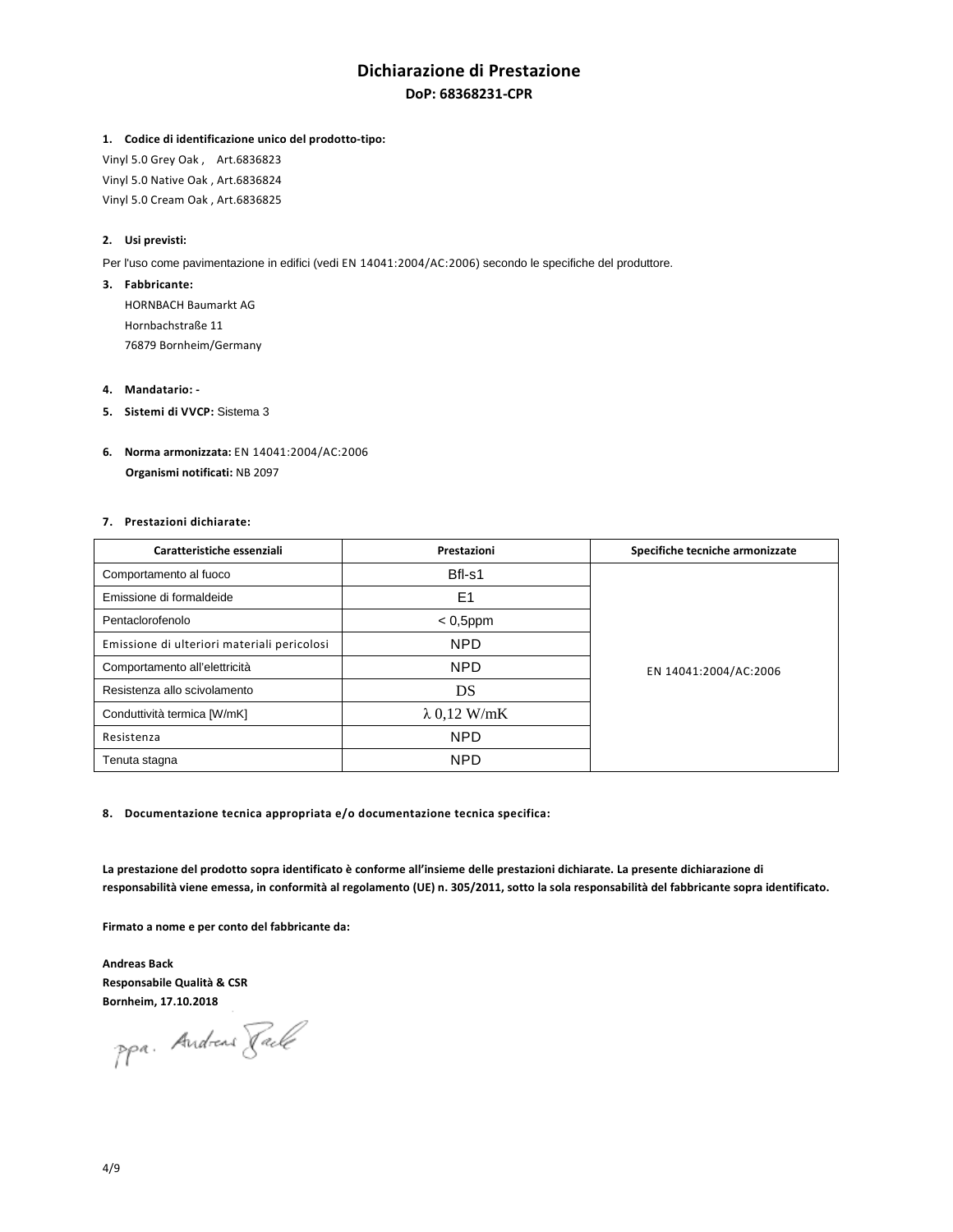# **Prestatieverklaring DoP: 68368231-CPR**

## **1. Unieke identificatiecode van het producttype:**

Vinyl 5.0 Grey Oak , Art.6836823 Vinyl 5.0 Native Oak , Art.6836824 Vinyl 5.0 Cream Oak , Art.6836825

## **2. Beoogd(e) gebruik(en):**

Voor gebruik als vloerbekleding in gebouwen (zie EN 14041:2004/AC:2006) volgens de specificaties van de fabrikant.

**3. Fabrikant:** 

HORNBACH Baumarkt AG Hornbachstraße 11 76879 Bornheim/Germany

- **4. Gemachtigde:**
- **5. Het system of de systemen voor de beoordeling en verificatie van de prestatiebestendigheid:** Systeem 3
- **6. Geharmoniseerde norm:** EN 14041:2004/AC:2006  **Aangemelde instantie(s):** NB 2097

## **7. Aangegeven prestatie(s):**

| Essentiële kenmerken                   | Vermogen            | Geharmoniseerde technische specificatie |
|----------------------------------------|---------------------|-----------------------------------------|
| Reactie bij brand                      | Bfl-s1              | EN 14041:2004/AC:2006                   |
| Uitstoot van formaldehyde              | E1                  |                                         |
| Gehalte pentachloorfenol               | $< 0,5$ ppm         |                                         |
| Afgifte van andere gevaarlijke stoffen | <b>NPD</b>          |                                         |
| Elektrisch gedrag                      | <b>NPD</b>          |                                         |
| Slipweerstand                          | DS                  |                                         |
| Warmtegeleiding [W/mK]                 | $\lambda$ 0,12 W/mK |                                         |
| Stabiliteit                            | <b>NPD</b>          |                                         |
| Waterdichtheid                         | <b>NPD</b>          |                                         |

### **8. Geëigende technische documentatie en/of specifieke technische documentatie:**

**De prestaties van het hierboven omschreven product zijn conform de aangegeven prestaties. Deze prestatieverklaring wordt in overeenstemming met Verordening (EU) nr. 305/2011 onder de exclusieve verantwoordelijkheid van de hierboven vermelde fabrikant verstrekt.** 

**Ondertekend voor en namens de fabrikant door:** 

**Andreas Back hoofd Kwaliteitsmanagement & CSR Bornheim, 17.10.2018** 

ppa. Andreas Jack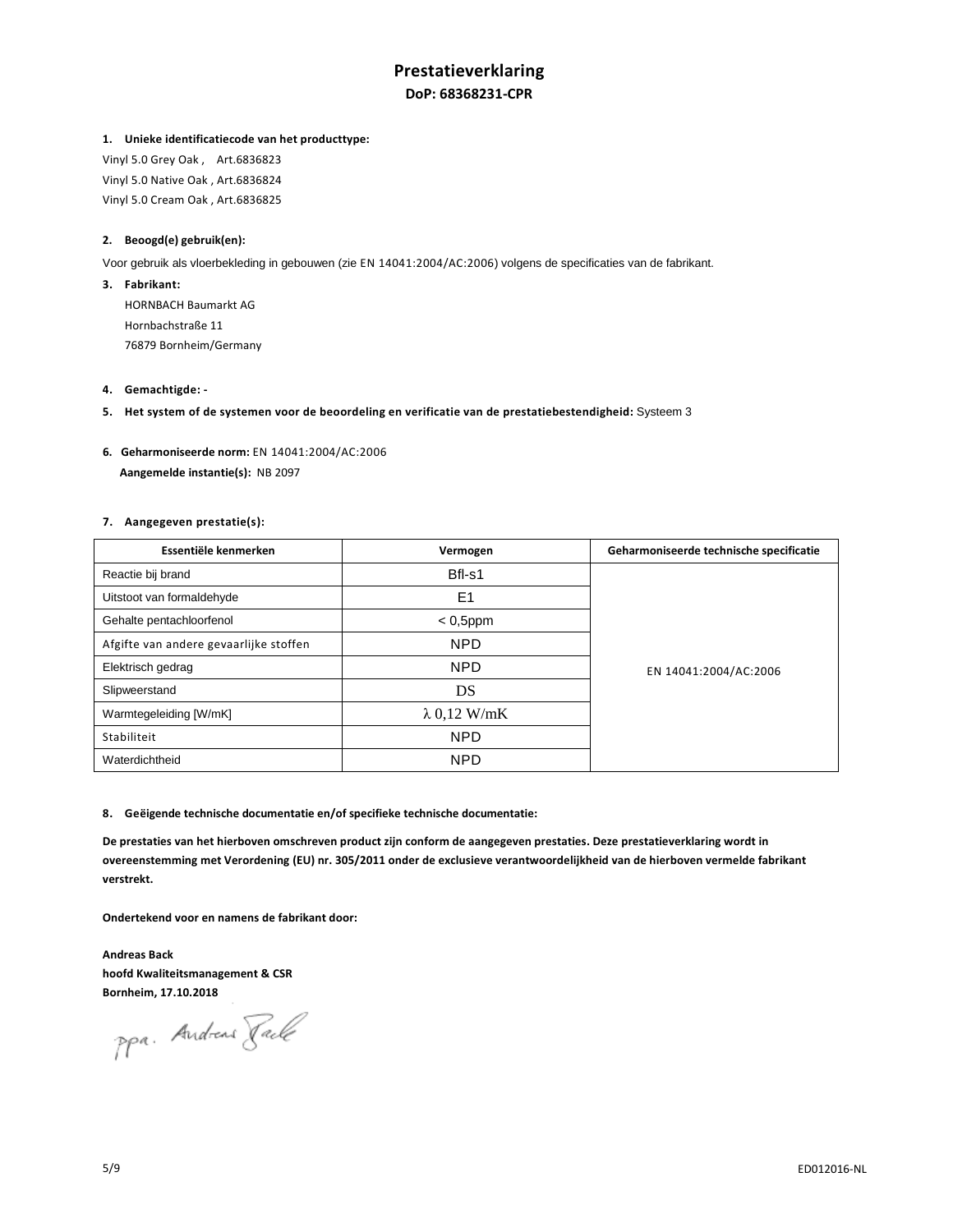## **Prestandadeklaration DoP: 68368231-CPR**

## **1. Produkttypens unika identifikationskod:**

Vinyl 5.0 Grey Oak , Art.6836823 Vinyl 5.0 Native Oak , Art.6836824 Vinyl 5.0 Cream Oak , Art.6836825

## **2. Avsedd användning/avsedda användningar:**

För användning som golvbeläggning i byggnader (se EN 14041:2004/AC:2006) enligt tillverkarens specifikationer.

- **3. Tillverkare:**  HORNBACH Baumarkt AG Hornbachstraße 11 76879 Bornheim/Germany
- **4. Tillverkarens representant:**
- **5. System för bedömning och fortlöpande kontroll av prestanda:** System 3
- **6. Harmoniserad standard:** EN 14041:2004/AC:2006  **Anmält/anmälda organ:** NB 2097

#### **7. Angiven prestanda:**

| Väsentliga kännetecken         | Prestanda           | Harmoniserad teknisk specifikation |
|--------------------------------|---------------------|------------------------------------|
| Reaktion vid brandpåverkan     | Bfl-s1              | EN 14041:2004/AC:2006              |
| formaldehyd Utsläpp            | E <sub>1</sub>      |                                    |
| Innehåll av pentaklorfenol     | $< 0,5$ ppm         |                                    |
| Utsläpp av andra farliga ämnen | <b>NPD</b>          |                                    |
| Elektrisk beteende             | <b>NPD</b>          |                                    |
| Halkskydd                      | DS                  |                                    |
| termisk konduktivitet [W/mK]   | $\lambda$ 0,12 W/mK |                                    |
| Beständighet                   | <b>NPD</b>          |                                    |
| Vattentäthet                   | <b>NPD</b>          |                                    |

**8. Lämplig teknisk dokumentation och/eller särskild teknisk dokumentation:** 

**Prestandan för ovanstående produkt överensstämmer med den angivna prestandan. Denna prestandadeklaration har utfärdats i enlighet med förordning (EU) nr 305/2011 på eget ansvar av den tillverkare som anges ovan.** 

**Undertecknad på tillverkarens vägnar av:** 

**Andreas Back ledare för kvalitetsmanagement & CSR Bornheim, 17.10.2018** 

ppa. Andreas Faile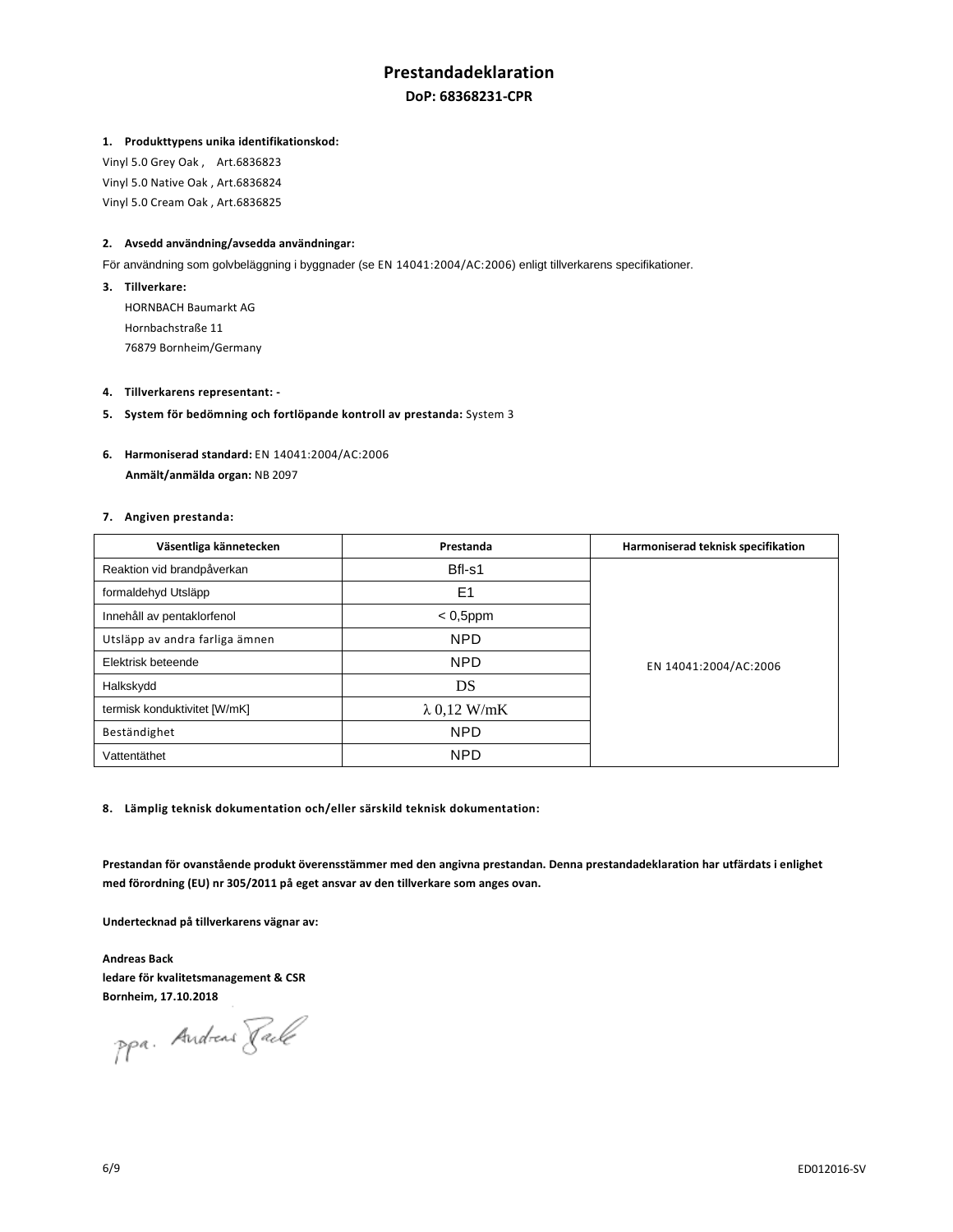## **Prohlášení o Vlastnostech DoP: 68368231-CPR**

#### **1. Jedinečný identifikační kód typu výrobku:**

Vinyl 5.0 Grey Oak , Art.6836823 Vinyl 5.0 Native Oak , Art.6836824 Vinyl 5.0 Cream Oak , Art.6836825

### **2. Zamýšlené/zamýšlená použití:**

Pro použití jako podlahy v budovách (viz EN 14041:2004/AC:2006) podle specifikace výrobce.

**3. Výrobce:** 

HORNBACH Baumarkt AG Hornbachstraße 11 76879 Bornheim/Germany

#### **4. Zplnomocněný zástupce: -**

**5. Systém/systémy POSV:** Systém 3

## **6. Harmonizovaná norma:** EN 14041:2004/AC:2006  **Oznámený subjekt/oznámené subjekty:** NB 2097

#### **7. Deklarovaná vlastnost/Deklarované vlastnosti:**

| Podstatné vlastnosti                  | Výkon               | Harmonizovaná technická specifikace |
|---------------------------------------|---------------------|-------------------------------------|
| Reakce na oheň                        | Bfl-s1              | EN 14041:2004/AC:2006               |
| Emise formaldehydu                    | E <sub>1</sub>      |                                     |
| Obsah pentachlorofenolu               | $< 0,5$ ppm         |                                     |
| Uvolňování dalších nebezpečných látek | <b>NPD</b>          |                                     |
| Elektrické chování                    | <b>NPD</b>          |                                     |
| Odpor proti skluzu                    | DS                  |                                     |
| Tepelná vodivost [W/mK]               | $\lambda$ 0,12 W/mK |                                     |
| Trvanlivost                           | <b>NPD</b>          |                                     |
| Vodotěsnost                           | <b>NPD</b>          |                                     |

**8. Příslušná technická dokumentace a/nebo specifická technická dokumentace:** 

**Vlastnosti výše uvedeného výrobku jsou ve shodě se souborem deklarovaných vlastností. Toto prohlášení o vlastnostech se v souladu s nařízením (EU) č. 305/2011 vydává na výhradní odpovědnost výrobce uvedeného výše.** 

**Podepsáno za výrobce a jeho jménem:** 

**Andreas Back vedoucí oddělení kvality & CSR Bornheim, 17.10.2018** 

ppa. Andreas Faile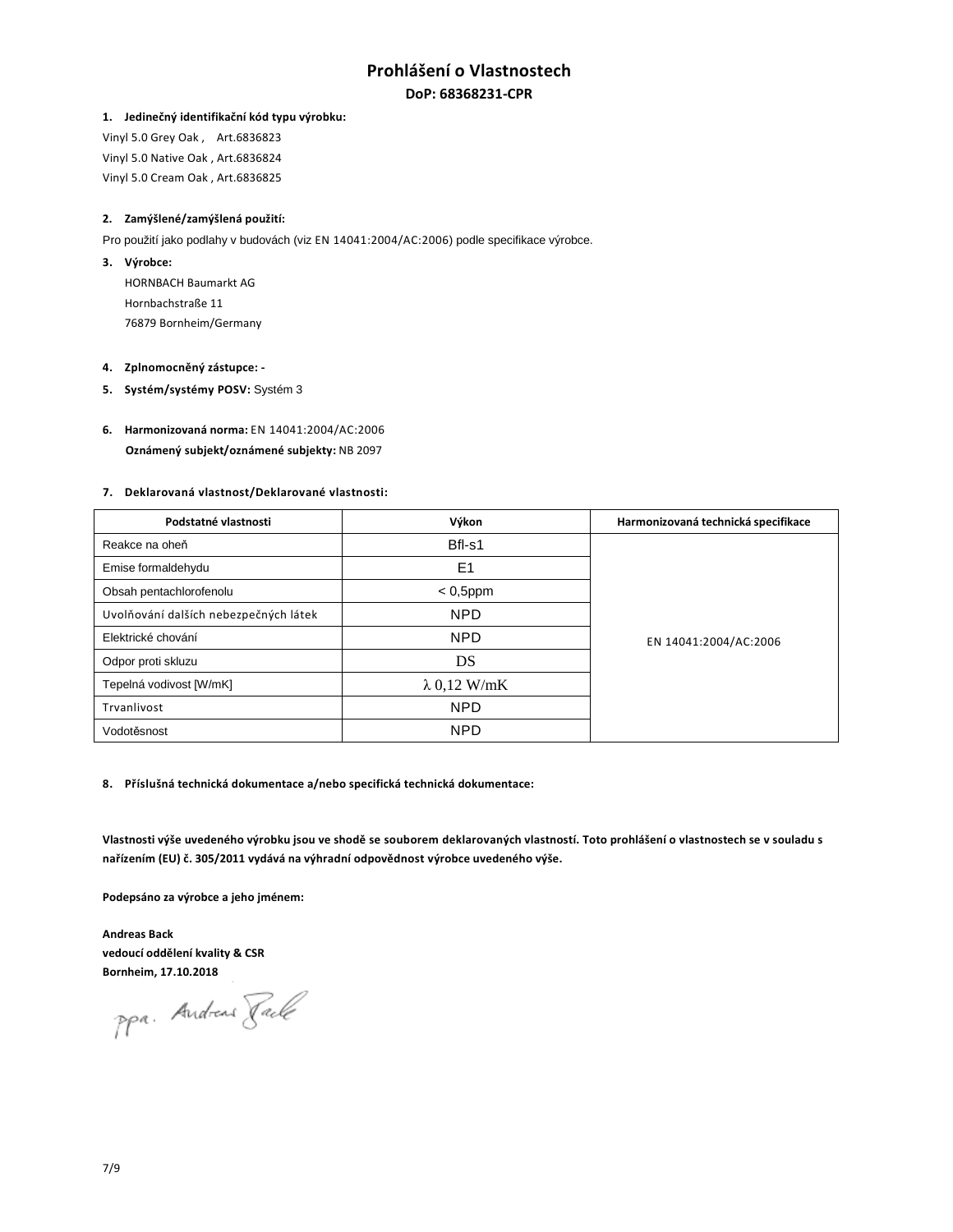# **Vyhlásenie o Parametroch DoP: 68368231-CPR**

## **1. Jedinečný identifikačný kód typu výrobku:**

Vinyl 5.0 Grey Oak , Art.6836823 Vinyl 5.0 Native Oak , Art.6836824 Vinyl 5.0 Cream Oak , Art.6836825

## **2. Zamýšľané použitie/použitia:**

Pre použitie ako podlahy v budovách (pozri EN 14041:2004/AC:2006) je podľa špecifikácie výrobcu.

**3. Výrobca:** 

HORNBACH Baumarkt AG Hornbachstraße 11 76879 Bornheim/Germany

### **4. Splnomocnený zástupca: -**

- **5. Systém(-y) posudzovania a overovania nemennosti parametrov:** Systém 3
- **6. Harmonizovaná norma:** EN 14041:2004/AC:2006  **Notifikovaný(-é) subjekt(-y):** NB 2097

## **7. Deklarované parametre:**

| Podstatné znaky                 | Výkon               | Harmonizované technické špecifikácie |
|---------------------------------|---------------------|--------------------------------------|
| Reakcia na oheň                 | Bfl-s1              | EN 14041:2004/AC:2006                |
| Emisia formaldehydu             | E <sub>1</sub>      |                                      |
| Obsah pentachlorofenolu         | $< 0.5$ ppm         |                                      |
| Únik ďalších nebezpečných látok | <b>NPD</b>          |                                      |
| Elektrické správanie sa         | <b>NPD</b>          |                                      |
| Odpor proti sklzu               | DS                  |                                      |
| Tepelná vodivosť [W/mK]         | $\lambda$ 0,12 W/mK |                                      |
| Zivotnosť                       | <b>NPD</b>          |                                      |
| Vodotesnosť                     | <b>NPD</b>          |                                      |

**8. Vhodná technická dokumentácia a/alebo špecifická technická dokumentácia:** 

**Uvedené parametre výrobku sú v zhode so súborom deklarovaných parametrov. Toto vyhlásenie o parametroch sa v súlade s nariadením (EU) č. 305/2011 vydáva na výhradnú zodpovednosť uvedeného výrobcu.** 

**Podpísal(-a) za a v mene výrobcu:** 

**Andreas Back vedúci manažmentu kvality & CSR Bornheim, 17.10.2018**